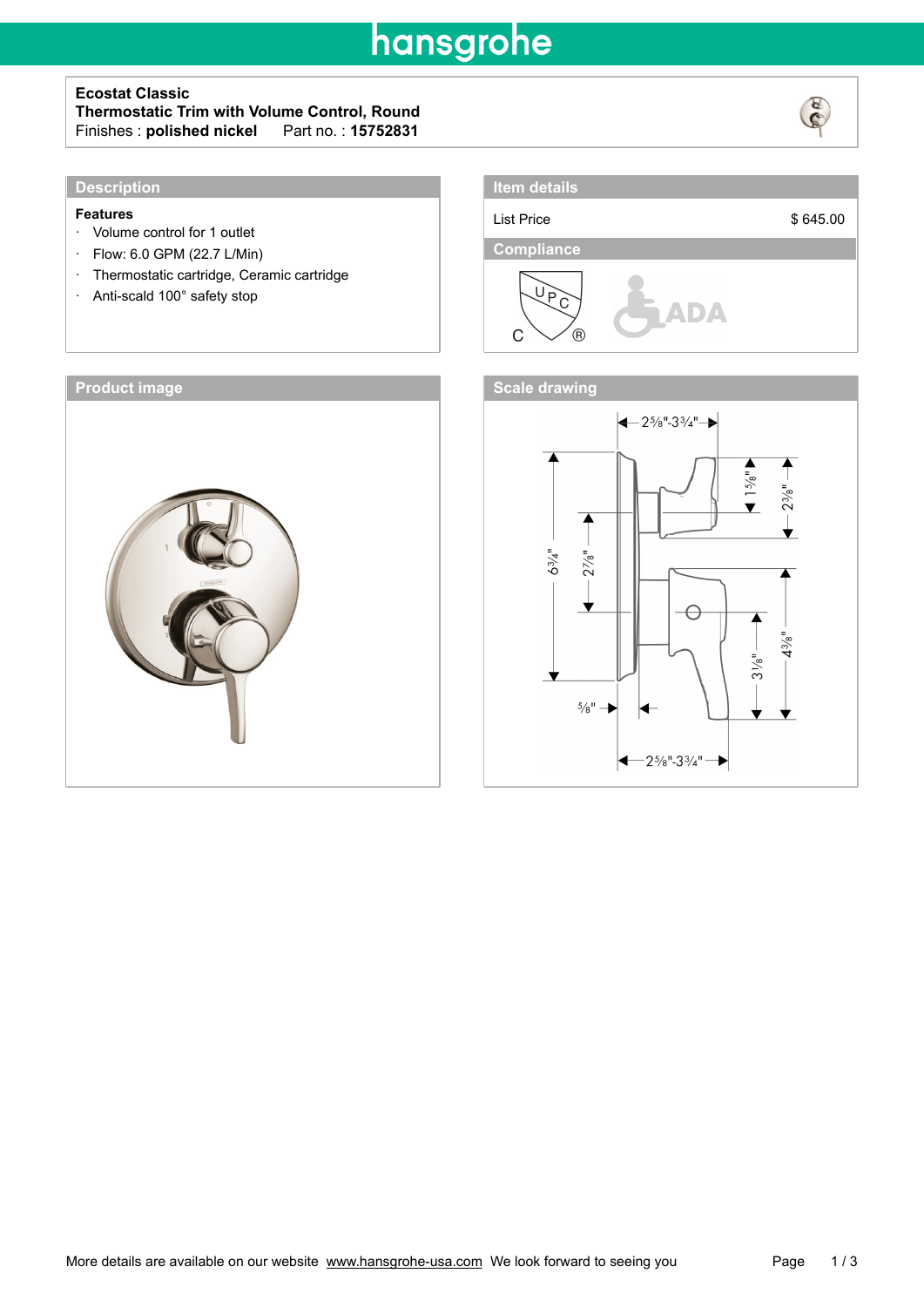# hansgrohe

### **Ecostat Classic Thermostatic Trim with Volume Control, Round** Finishes : **polished nickel**\_\_\_Part no. : **15752831**



### **Exploded drawing**